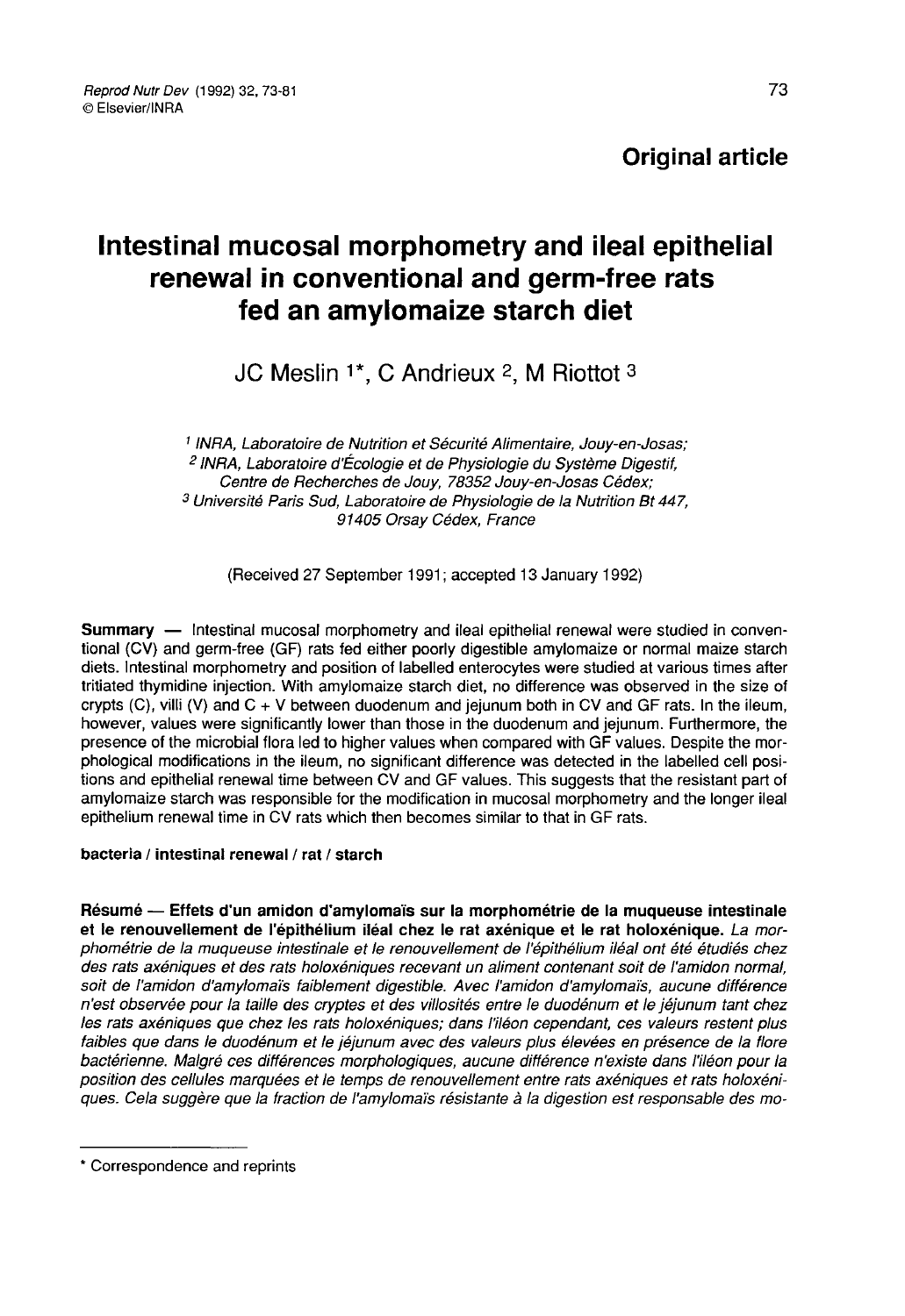difications morphologiques et du ralentissement considérable du renouvellement de l'épithélium iléal chez les rats holoxéniques qui devient alors semblable à celui des rats axéniques.

bactérie / renouvellement intestinal / amidon / rat

#### INTRODUCTION

The presence of microflora in the digestive tract of conventional (CV) rats modifies the morphometry and epithelial renewal of the intestinal mucosa. Thus, villi are significantly longer in the ileum of CV rats than in germ-free (GF) rats, and epithelial renewal is faster in CV than in GF rats (Guenet et al, 1970; Meslin et al, 1974) or mice (Mastromarino and Wilson, 1976).

Incorporation of lactose in the diet lengthens ileal epithelial renewal time in CV rats so that it becomes similar to that observed in GF rats (Meslin et al, 1981).

Dietary fibers have been implicated in the effects of diets on the epithelial mucosa either because of a possible mechanical action on the intestine (Komai and Ki-<br>mura, 1980: Ecknauer et al. 1981: 1980; Ecknauer et al, Southon et al, 1985; Dirks and Freeman, 1987) or because they reach the large intestine and are fermented by the microbial flora, lower caecal pH and produce shortchain fatty acids (SCFA) (Sakata, 1987). Other plant polysaccharides, eg resistant starch, could also contribute to this effect. It has been recently demonstrated that an amylomaize starch diet brought about a 2 fold increase in the bile acid pool in the small intestine of CV and GF rats and stimulated ileal bile acid absorption (Sacquet et al. 1983; Riottot and Sacquet, 1985). This type of starch is only partially hydrolyzed by endogenous digestive enzymes in CV and GF rats (Andrieux et al, 1989). The resistant fraction of starch reaches the large intestine and is fermented by the microflora in CV rats (Andrieux and Sacquet, 1986).

Other mechanisms have been evoked to explain the stimulatory action of the bacterial flora upon epithelial proliferation including: i), the qualitative and quantitative variations of bile acids which remain conjugated in GF rats (Meslin et al, 1978), and are only half as abundant in the small intestine of CV as in GF rats (Riottot et al, 1980); and ii), neurohumoral secretions (Tutton, 1973).

The aim of this study was to investigate the effects of amylomaize starch, which is poorly digestible but fermentable by the bacterial flora, compared with normal maize starch, which is highly digestible, on mucosal morphometry and ileal epithelial renewal in the small intestine. In order to dissociate the effects of maize composition and the effects of the bacterial flora, we compared GF and CV rats.

## MATERIAL AND METHODS

Two groups of 8 male inbred F344 4-month-old rats were used; they weighed (mean  $\pm$  SEM)  $320 \pm 5$  g (CV rats) and  $284 \pm 8$  g (GF rats). For one month before the end of the experiment they received a standard semi-synthetic diet containing normal maize starch 60 g, casein 20 g, maize oil 9 g, cellulose 5 g, minerals and vitamin mixture 4.5 g (compositions previously described; Andrieux and Sacquet, 1986). Normal maize starch contained (g/kg) : amylose 300 and amylopectin 700.

Two other groups (15 rats each) of the same strain and age were also used. They weighed 280  $\pm$  8 g (CV rats), and 300  $\pm$  6 g (GF rats). They also received an experimental diet for 1 month. This diet had the same composition as that described above except that it contained amylomaize starch 60 g instead of normal maize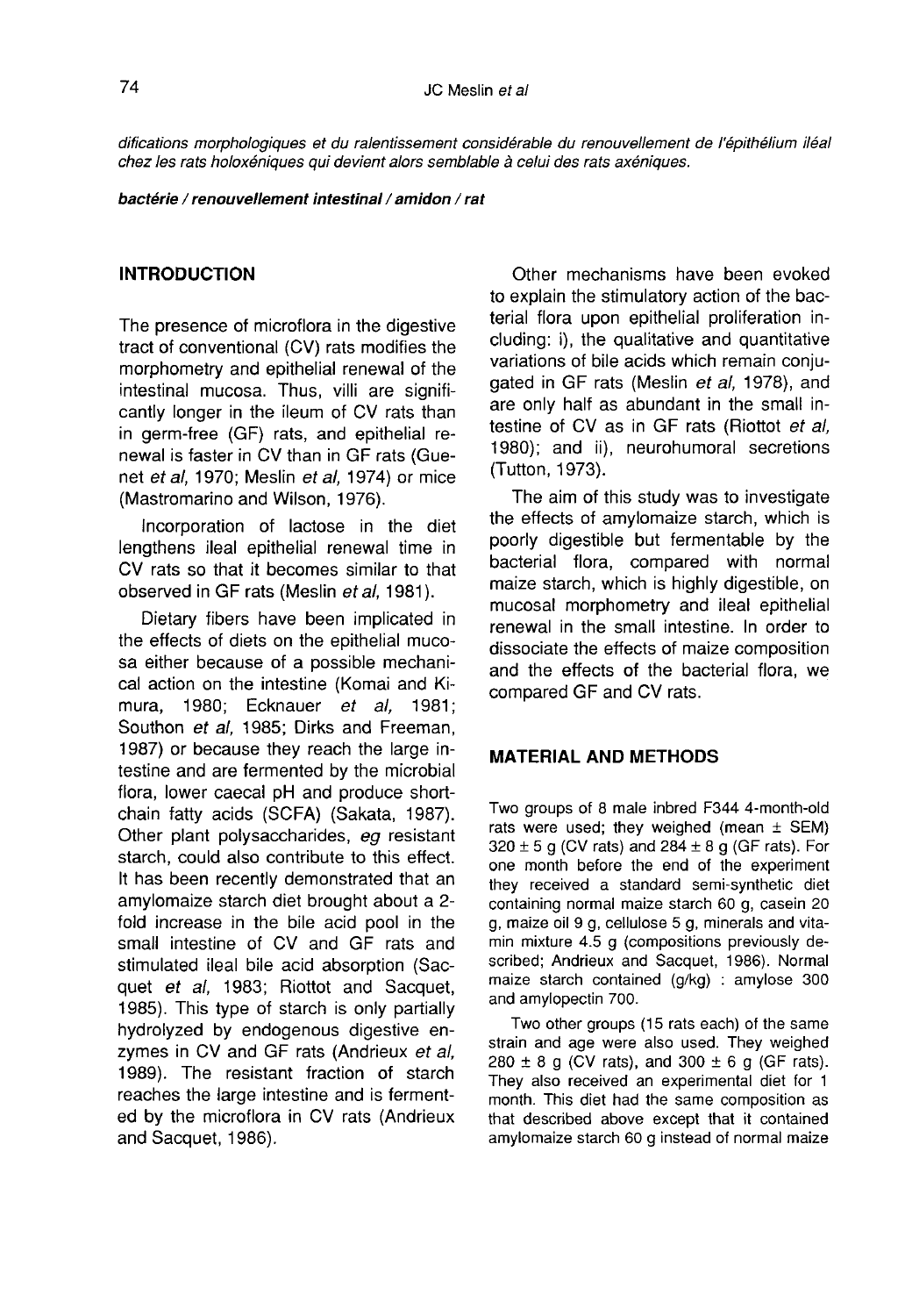The diets were sterilized by gamma irradiation (40 kGy) in vacuum-sealed plastic bags. Diets and water were provided ad libitum.

Temperature and relative humidity of the animal room were controlled (21  $\pm$  2 °C, 60  $\pm$  5% respectively). The lighting schedule was also controlled (12 h light/dark). Rats were placed on wire mesh-bottomed cages and germ-free rats were maintained in vinyl isolators.

Tritiated thymidine (CEA, Saclay, France, SA 37 GBq/mM) was injected intraperitoneally (37 kBq/g body weight) to rats under light ether anaesthesia. In the normal maize-fed group, 2 CV and 2 GF rats were killed by an overdose of sodium pentobarbitone (Sanofi, 60 mg/kg ip) 1, 8, 27 and 41 h respectively after the label injection. In each CV and GF amylomaize-fed group, 5 rats were killed 1, 27 and 41 h respectively after the label injection.

Detailed methods for labelling with tritiated thymidine, fixation and sampling of small intestine, histoautoradiography and quantification of histological slides have already been published (Guenet et al, 1970).

Villi length and depth of the crypts of Lieberkühn were recorded with an ocular micrometer in the duodenum (5 cm from the pylorus and before Treiz's ligament), jejunum (middle of the small intestine) and ileum (5 cm before the caecum) on at least 20 well-oriented crypt-villus units per rat and expressed in um. As differences between CV and GF amylomaize-fed rats appeared in the ileum, at various times after the tritiated thymidine injection the number of enterocytes were counted in thin longitudinal section from the base of the crypt to the top of the villus, and 3 compartments were distinguished crypt, villus and the compartment extending from the base of the crypt to the farthest labelled cells. For simplicity, this compartment was called the compartment of labelled cells. Cellular production per column over a 24-h period was computed from the changes in the labelled enterocytes at various time intervals.

It has been generally demonstrated that there is a linear relationship for labelled epithelial cells migration versus time when labelled cell positions are expressed in epithelial cell number; thus, knowing the number of epithelial cells to be re-

placed on the villus, the time needed for the labelled enterocytes to reach the top of the villi can be calculated and this gives an estimation for the ileal epithelial renewal time. Equation of linear regression was calculated from labelled epithelial cell positions versus time and provided a calibration curve. Epithelial renewal time was calculated from the total number of cells to be replaced on the villus by the inverse regression (straight line case) method (Drapper and Smith 1981) and expressed as mean ± confidence interval.

#### Statistical analysis

Values are expressed as means ± SEM. For each variable, comparison between the 3 anatomical sites was made by variance analysis, and for each intestinal site, comparison between CV and GF rats was made by Student's t-test. Differences were considered significant at  $P < 0.05$ .

#### RESULTS

#### **Morphometry**

Depth of crypts, length of villi and the size of crypt  $+$  villus in the duodenum, jejunum and ileum are reported in figure 1 for normal maize-fed rats and in figure 2 for amylomaize-fed rats. In both CV and GF normal maize-fed rats (fig 1), a decreasing villus size gradient was observed from the duodenum to the ileum (CV villi duodenum  $370 \pm 14$  µm, jejunum  $312 \pm 24$  µm, ileum 218  $\pm$  14 µm; GF villi duodenum 400  $\pm$ 20 um, jejunum 280  $\pm$  15 um, ileum 143  $\pm$ 7 um). In both CV and GF amylomaize-fed rats (fig 2), the depth of crypts was similar in the duodenum, jejunum or ileum (135  $\pm$  $8 \mu m$ ). Villus length did not differ between duodenum and jejunum (445  $\pm$  10 µm) but was smaller in the ileum. For these variables, no difference was observed between CV and GF rats in the duodenum and jejunum. In the ileum, however, crypt depth, villus length and crypt + villus size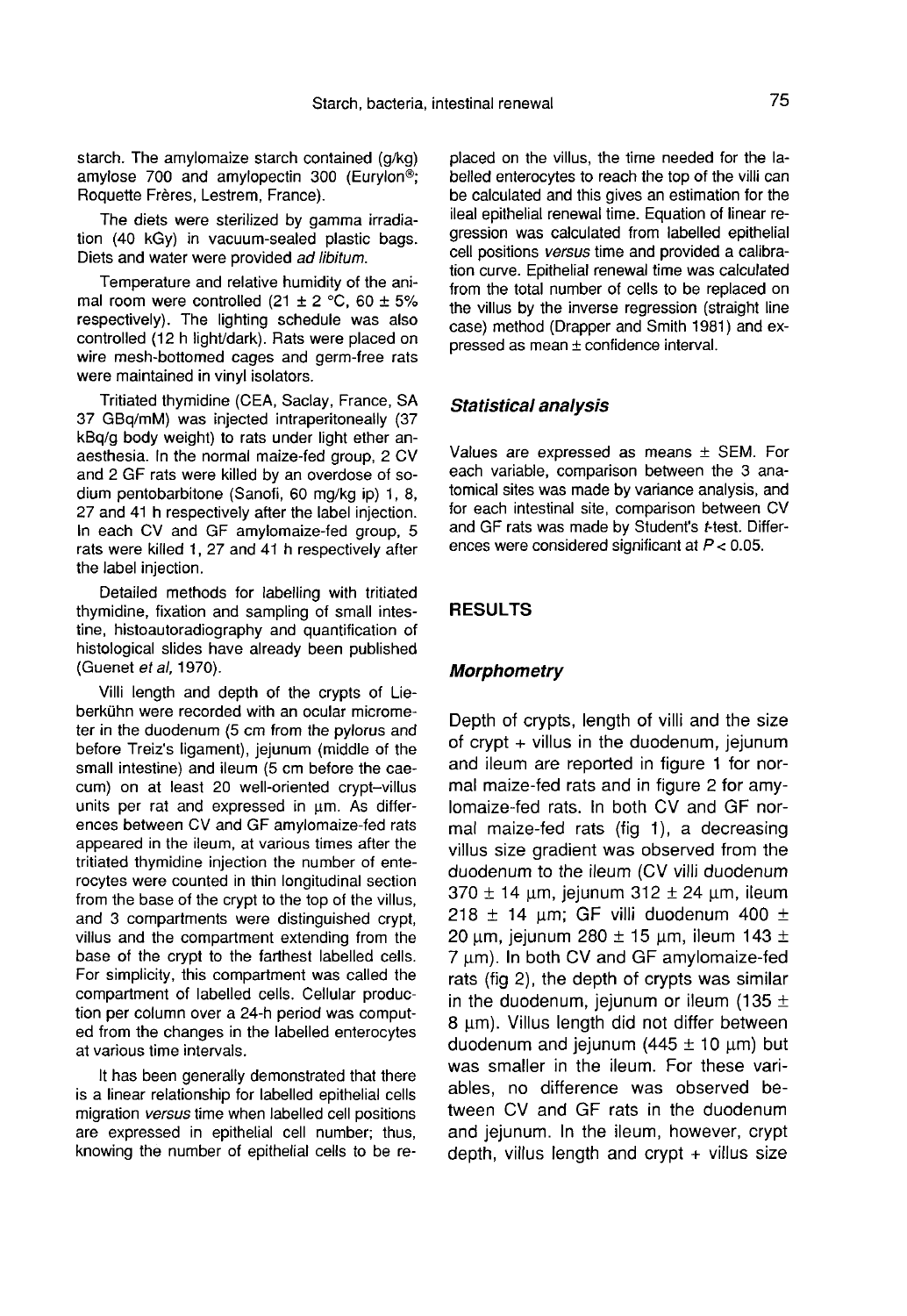

## normal maize diet

Fig 1. Length of crypts (C), villi (V) and  $C + V$  in the duodenum, jejunum and ileum of germ-free (GF) and conventional (CV) rats fed normal maize. Mean values with their SE (vertical bars). \*  $P < 0.05$ between CV and GF (Student's t-test).

were significantly greater ( $P < 0.001$ ) in CV rats when compared with GF animals (CV crypts 136  $\pm$  7 µm, villi 254  $\pm$  8 µm; GF crypts  $108 \pm 7$  um, villi  $215 \pm 10$  um).

## Ileal cell number

In normal maize-fed rats ileal crypt cell number was higher in CV than in GF rats  $(P < 0.05)$  (table I). Epithelial cell number was not significantly different in ileal crypts of CV and GF amylomaize-fed rats but was greater for the ileal villi of CV rats than for GF animals (table II).

## lleal cell migration

The migration of labelled epithelial cells in the ileum of CV and GF normal maize-fed

Table I. Epithelial cell number in longitudinal sections of crypts, villi and crypts  $+$  villi in the ileum of GF and CV rats fed normal maize.

| Crypts | Villi | $Crypts + villi$                                                                      |  |
|--------|-------|---------------------------------------------------------------------------------------|--|
|        |       |                                                                                       |  |
|        |       | $71.3 \pm 1.8$                                                                        |  |
|        | n.    | GF 8 $21.1 \pm 0.3$ $47.8 \pm 0.9$ 69.2 $\pm 0.9$<br>$CV 8 23.8 \pm 0.6^* 47.5 \pm 2$ |  |

Means  $\pm$  SEM for n GF (germ-free) and CV (conventional) animals. \*  $P < 0.05$  between CV and GF.

rats is shown in figure 3. Ileal renewal time, defined by the intersection of labelled cell migration lines and the y-values corresponding to the total number of epithelial cells, was  $50 \pm 1.2$  h and  $72.5 \pm 1.5$  h respectively for CV and GF normal maize-fed rats.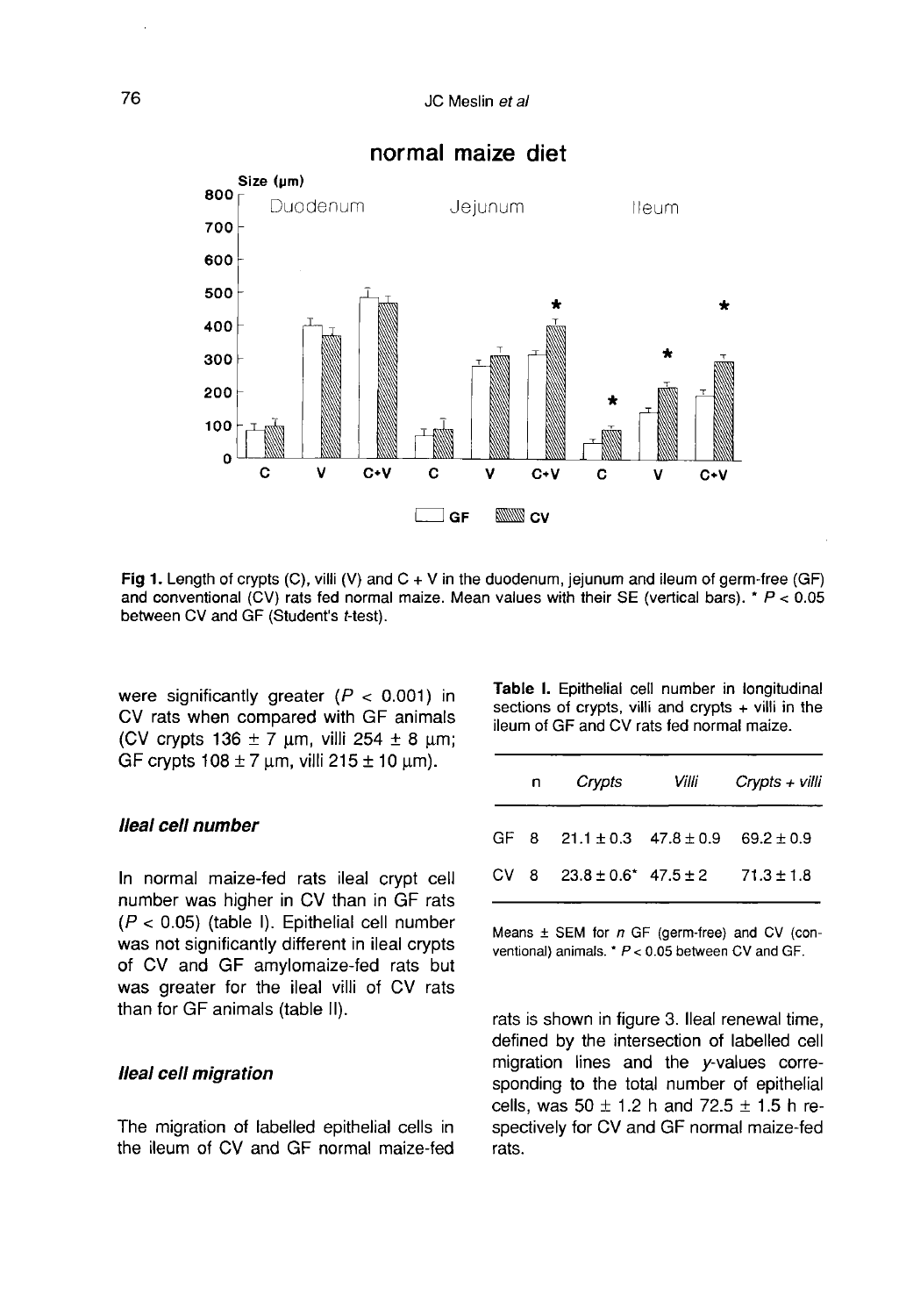

Fig 2. Length of crypts (C), villi (V), and  $C + V$  in the duodenum, jejunum and ileum of germ-free (GF) and conventional (CV) rats fed amylomaize. Mean values with their SE (vertical bars).  $P < 0.05$  between CV and GF (Student's t-test).

Table II. Epithelial cell number in longitudinal sections of crypts, villi and crypts  $+$  villi in the ileum of GF and CV rats fed amylomaize.

 $\overline{p}$ 

GF 15

**CV** 

Crypts

 $22.4 \pm 0.3$ 

 $15$   $23.5 \pm 0.6$ \*  $57.2 \pm 2.5$ \*

Villi

 $49.5 \pm 2.1$ 

Crypts + villi

 $71.4 \pm 2.4$ 

 $78.7 \pm 0.8^*$ 

| rats. Ileal renewal time was $67.6 \pm 0.8$ h |
|-----------------------------------------------|
| and $66.2 \pm 3.5$ h in CV and GF amyloma-    |
| ize-fed rats respectively. These 2 values     |
| did not differ significantly.                 |
|                                               |

#### **DISCUSSION**

The amylomaize starch diet modified mucosal morphometry both in GF and CV<br>rats; the crypt depth and the villus length were greater than those of GF and CV normal maize-fed rats. The differences in the villus length between duodenum and jejunum in the GF and CV normal maizefed rats disappeared when they were fed an amylomaize diet.

There was a great difference in the ileal enterocyte migration between GF and CV normal maize-fed rats; with amylomaize diet, ileal enterocyte migration was similar between GF and CV rats.

| Means $\pm$ SEM for n GF (germ-free) and CV (conventio- |
|---------------------------------------------------------|
| nal animals. $P < 0.05$ between CV and GF.              |

Migration of labelled enterocytes in the ileum of amylomaize-fed rats (fig 4) was very different from that of normal maizefed animals. There was no significant difference in the number of labelled cells at 1, 27 and 41 h after tritiated thymidine injection between CV and GF amylomaize-fed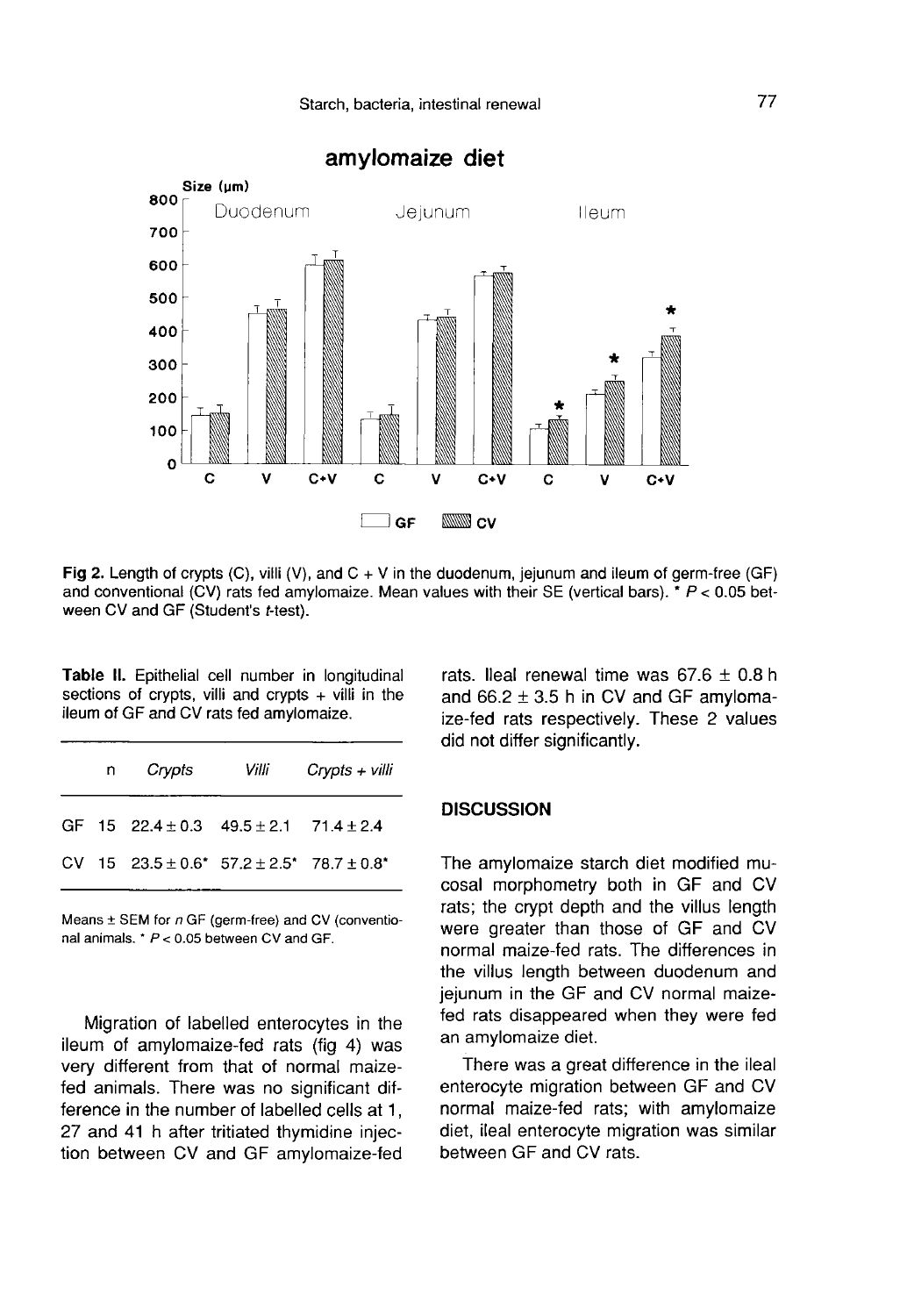normal maize diet



Fig 3. Enterocyte migration in the ileum of germ-free (GF) and conventional (CV) rats fed normal maize. Symbols are means  $\pm$  SEM;  $y =$  regression line equation. GF  $y = 0.77t + 13.3$ ;  $r^2 = 0.94$ ; cell production/24 h 18.6 ± 0.4; renewal time (h) (mean ± Cl) 72.5 ± 1.5. CV  $y = 1.20t \pm 11.4$ ;  $r^2 = 0.96$ ; cell production/24 h 29  $\pm$  0.3; renewal time (h) (mean  $\pm$  CI) 50  $\pm$  1.2.

The increase in the crypt depth and villus length for the 3 intestinal sites both in GF and CV amylomaize-fed rats suggests that amylomaize starch might have a direct effect on epithelial morphometry independent from that of bacterial flora. This num than in the duodenum. Ileal epithelial cell number was not different for GF rats fed either amylomaize starch or normal maize starch, whereas it was greater for CV amylomaize-fed rats than for CV normal maize-fed rats. Thus, amylomaize starch had a trophic effect on ileal villus epithelial cellularity in CV rats.

Ileal epithelial renewal time did not differ in GF rats fed either amylomaize or normal maize starch. In contrast, for CV

rats, amylomaize starch considerably increased ileal epithelial renewal time which became similar to that observed for GF rats. This lengthening of ileal epithelial renewal time, as previously observed for lactose in CV rats (Meslin et al, 1981), seems to constitute an indirect effect of amylomaize starch which might be related to fermentation of this starch by bacterial flora.

As reported in a previous experiment with lactose (Meslin et al, 1981), there was no relation between bile acid pool and epithelial renewal because a similar increase in bile acid pool was observed in CV and GF rats fed amylomaize starch (Sacquet et al, 1983; Andrieux et al, 1989) whereas epithelium renewal was modified only in CV rats.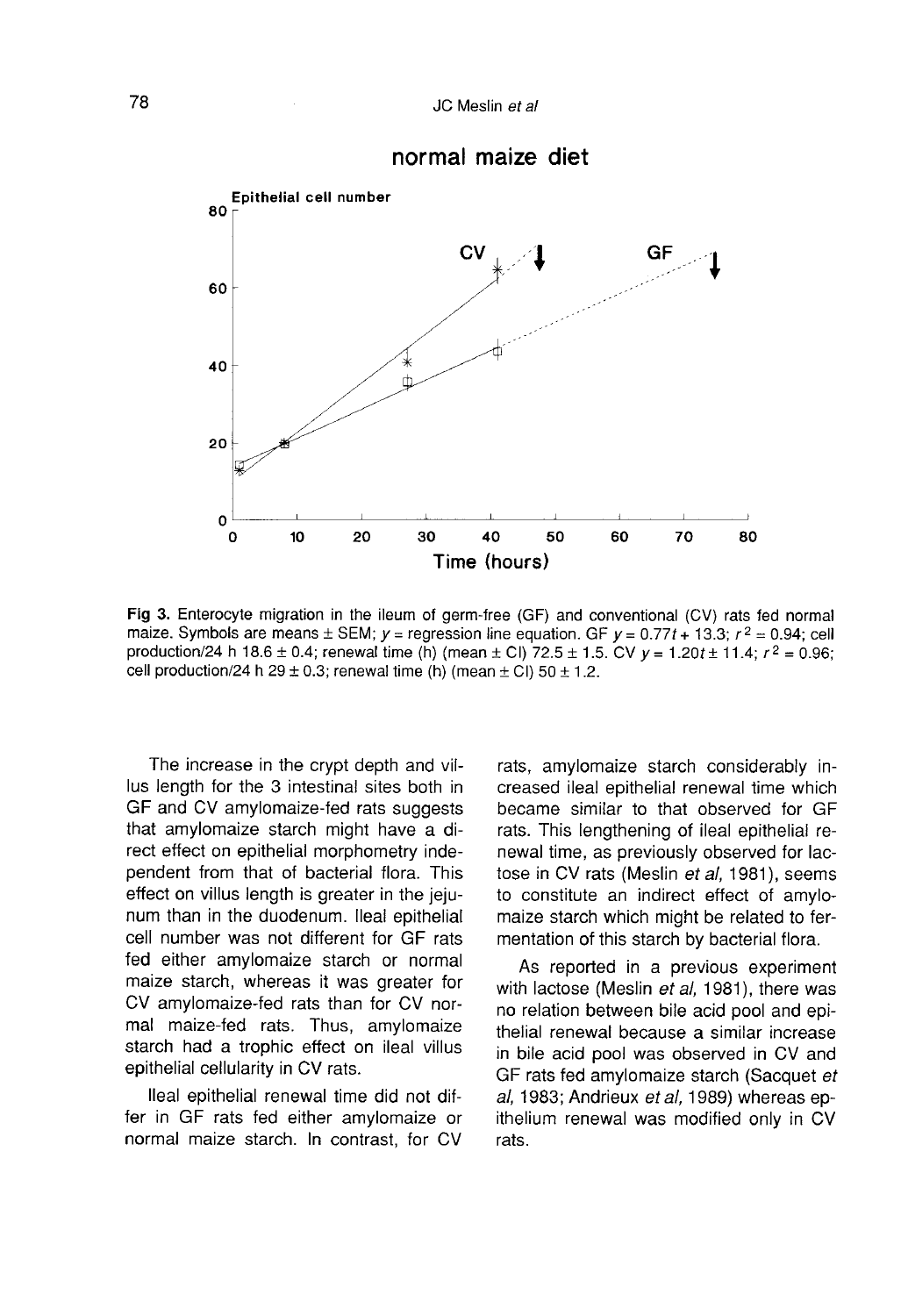

## amylomaize diet

Fig 4. Enterocyte migration in the ileum of germ-free (GF) and conventional (CV) rats fed amylomaize. Symbols are means  $\pm$  SEM; y = regression line equation. GF y = 0.87t + 14.2;  $r^2$  = 0.99; cell production/24 h 23.1 ± 3.2; renewal time (h) (mean ± Cl) 66.2 ± 3.5; CV  $y = 0.95t + 15$ ;  $r^2 = 1$ ; cell production/24 h 22.8  $\pm$  1.1; renewal time (h) (mean  $\pm$  Cl) 67.6  $\pm$  0.8.

As for lactose and lactulose, amylomaize starch is poorly digested in adult rats but is partly fermented by the microbial flora in the large intestine (Andrieux et al, 1989). This resistance to digestion and/or the associated stimulation of fermentation might be related to the physiological effects of these carbohydrates.

The trophic effect observed on ileal epithelial cell number in CV amylomaize-fed rats does not appear to be related to SCFA production by starch fermentation. SCFAs, especially butyrate, have been reported to have a stimulatory effect on epithelial cell proliferation in the rat intestine and to reduce epithelial renewal time (Sakata, 1987). In amylomaize-fed rats of the same breed, SCFA concentration and particularly butyrate concentration was twice as high as in those fed normal maize starch (Andrieux et al, 1989); however, as shown in the present experiment, ileal epithelial renewal time increased in CV amylomaizefed rats. There is controversy in the literature about whether SCFAs act as a hypertrophic stimulus causing enlargment of gastrointestinal organs or whether they increase epithelial renewal rates (Wyatt et al, 1988; Key and Mathers, 1989).

Modifications other than SCFA production have been observed in the large intestine of rats fed amylomaize starch including a significant decreased in bacterial activities of nitro- and azoreductase and  $\beta$ glucuronidase (Mallett et al, 1988) and altered bile acid bacterial transformation (An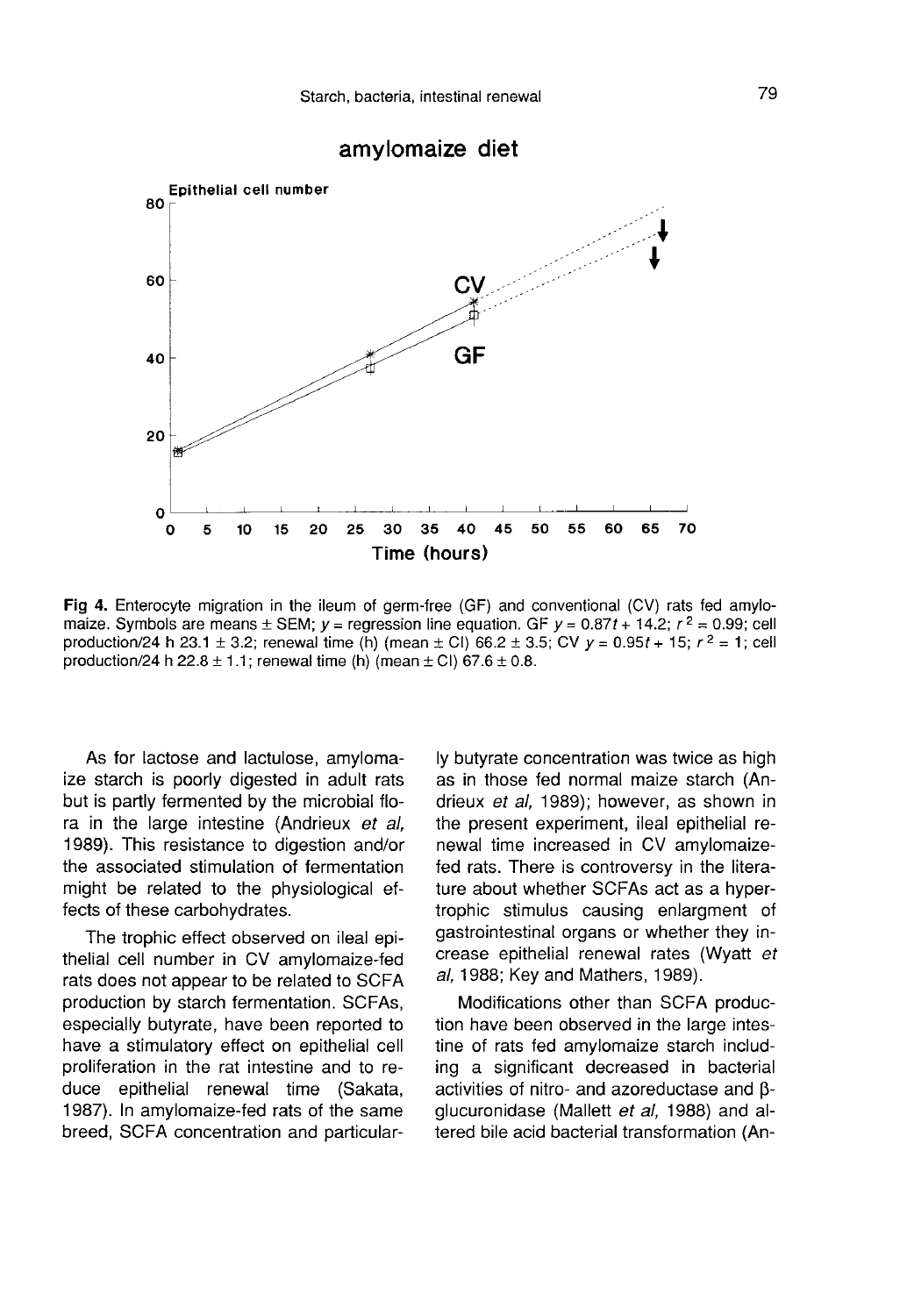drieux et al, 1989). Similar observations have also been reported for various other poorly digestible carbohydrates and have been related to the decrease in caecal pH in CV rats fed these carbohydrates and to a modification of the bacterial population in the large intestine (Andrieux et al. 1989). It was also noted that, with amylomaize starch compared with normal starch, caecal size increased 4-fold in CV rats (Sacquet et al, 1983).

Our results suggest that poorly digestible carbohydrates are efficient in altering mucosal morphometry between the duodenum and jejunum and in lengthening ileal epithelial renewal time in the CV rats which becomes similar to that in GF rats. It is thus possible by dietary modifications to alter gastrointestinal physiology, not only in the large intestine but also in the ileal part of the small intestine.

## ACKNOWLEDGMENTS

The authors thank Ms Sérézat (Laboratoire de Nutrition et Sécurité Alimentaire) for her skillful technical assistance and Ms Bouroche for the English translation.

#### REFERENCES

- Andrieux C, Gadelle D, Leprince C, Sacquet E (1989) Effects of some poorly digestible carbohydrates on bile acid bacterial transformations in the rat. Br  $J$  Nutr 62, 103-119
- Andrieux C, Sacquet E (1986) Effects of amylomaize starch on mineral metablism in the adult rat: role of microflora. J Nutr 116, 991- 998
- Dirks P, Freeman HJ (1987) Effects of differing purified cellulose, pectin and hemicellulose fiber diets on mucosal morphology in the rat small and large intestine. Clin Invest Med 10, 32-38
- Drapper NR, Smith H (1981) Applied Regression Analysis: Ser Probability and Mathemat-

ical Statistics. John Wiley, New York, 2nd edn

- Ecknauer R, Sicar B, Johnson LR (1981) Effect of dietary bulk on small intestinal morphology and cell renewal in the rat. Gastroenterology 81, 781-786
- Guenet JL, Sacquet E, Gueneau G, Meslin JC (1970) Action de la microflore totale du rat sur I'activit6 mitotique des cryptes de Lieberkuhn. CR Acad Sci (Paris) 270, 3087-3090
- Key FB, Mathers JC (1989) Effects on volatile fatty acid production and gut epithelial proliferation of adding haricot beans to a wholemeal bread diet. Proc Nutr Soc 48, 47A
- Komai M, Kimura S (1980) Gastrointestinal responses to graded levels of cellulose feeding in conventional and germ-free mice. J Nutr Sci Vitaminol26, 389-399
- Mallett AK, Bearne CA, Young PJ, Rowland IR (1988) Influence of starches of low digestibility on the rat caecal microflora. Br J Nutr 60, 597-604
- Mastromarino AJ, Wilson R (1976) Increased intestinal mucosal turnover and radiosensitivity to supralethal whole-body irradiation resulting from cholic acid-induced alterations of the intestinal microecology of germ-free CFW mice. Radiat Res 66, 393-400
- Meslin JC, Sacquet E, Raibaud P (1974) Action d'une flore microbienne qui ne déconjugue pas les sels biliaires sur la morphologie et le renouvellement cellulaire de la muqueuse de I'intestin grêle du rat. Ann Biol Anim Biochim Biophys 14, 709-720
- Meslin JC, Sacquet E, Riottot M, Léglise PC (1978) Effet d'une derivation de la bile hors du tractus digestif pendant une période prolongée sur le renouvellement de l'épithélium iléal chez le rat axénique et le rat holoxénique. Ann Biol Anim Biochim Biophys 18, 295-303
- Meslin JC, Sacquet E, Riottot M (1981) Effects of various modifications in the diet on ileal epithelium renewal in germ-free and conventional rats. Reprod Nutr Dév 121, 651-659
- Riottot M, Sacquet E (1985) Increase in the ileal absorption rate of sodium taurocholate in germ-free or conventional rats given an amylomaize-starch diet. Br J Nutr 53, 307-310
- Riottot M, Sacquet E, Leprince C (1980) Variations of bile salts pool size on secretion rate in rats according to the modes of sterilization